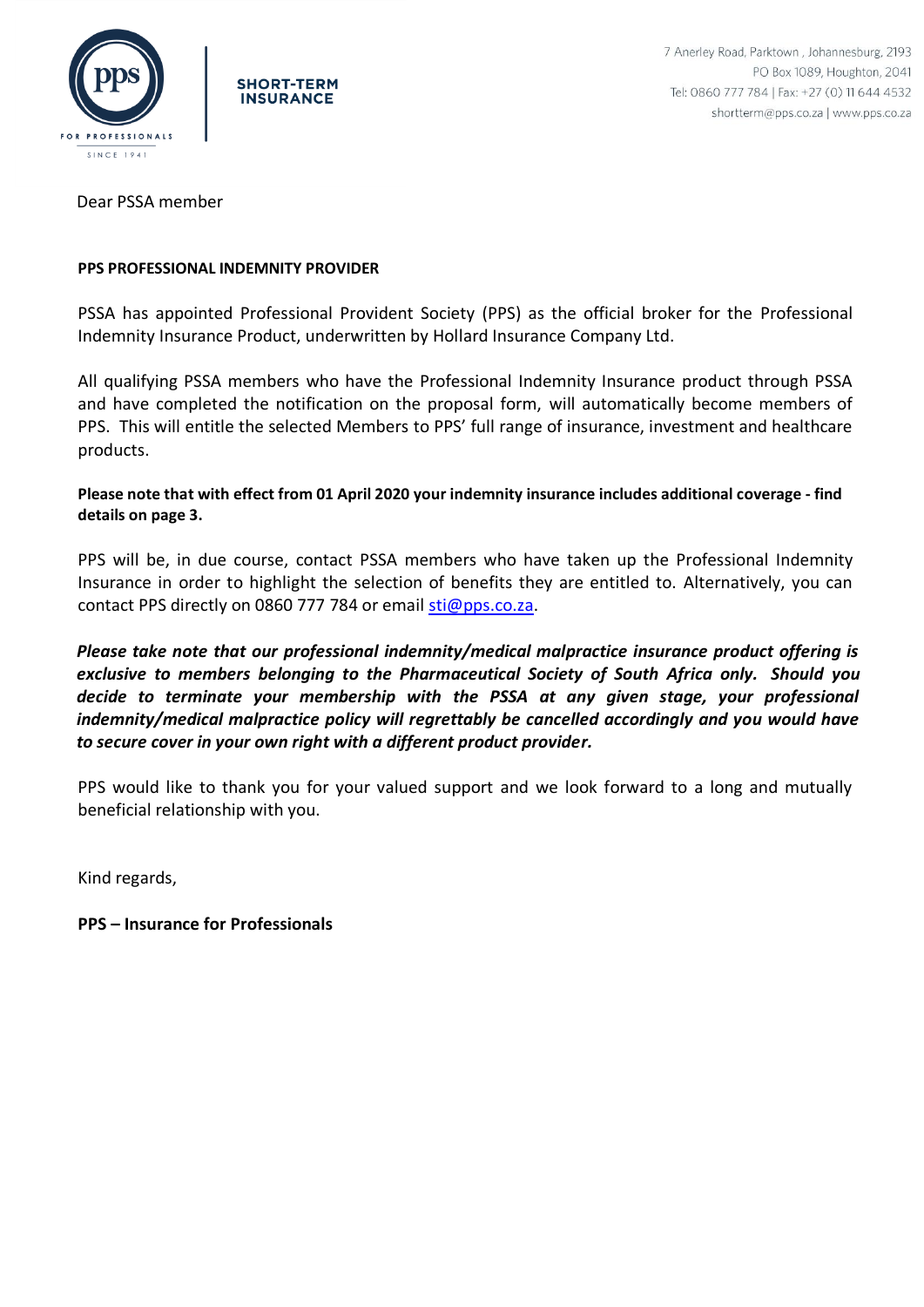





# **PROFESSIONAL INDEMNITY INSURANCE APPLICATION**

**The insurance for which you are applying is managed by PPS and underwritten by HOLLARD**

| <b>Member Details</b><br>PSSA No: (if available)                                                                              |                                           |                                        |                       |                                            |                                         |                                 |  |  |  |  |  |  |  |  |
|-------------------------------------------------------------------------------------------------------------------------------|-------------------------------------------|----------------------------------------|-----------------------|--------------------------------------------|-----------------------------------------|---------------------------------|--|--|--|--|--|--|--|--|
| Surname:                                                                                                                      | Title:                                    | Initials:                              | <b>Full Names:</b>    |                                            |                                         |                                 |  |  |  |  |  |  |  |  |
| ID No:                                                                                                                        | Date of Birth:                            |                                        |                       | <b>SAPC No: COMPULSARY</b><br>Maiden Name: |                                         |                                 |  |  |  |  |  |  |  |  |
| Home Tel:                                                                                                                     | Cell No:                                  |                                        | E-Mail:               |                                            |                                         |                                 |  |  |  |  |  |  |  |  |
| Postal Address:                                                                                                               |                                           |                                        | Code:                 |                                            |                                         |                                 |  |  |  |  |  |  |  |  |
| <b>Street Address:</b>                                                                                                        |                                           |                                        | Code:                 |                                            |                                         |                                 |  |  |  |  |  |  |  |  |
| <b>Employer Details</b>                                                                                                       |                                           |                                        |                       |                                            |                                         |                                 |  |  |  |  |  |  |  |  |
| Full Name Of Practice Or Employer:                                                                                            |                                           |                                        | Y Number of Pharmacy: |                                            |                                         |                                 |  |  |  |  |  |  |  |  |
| Postal Address of Employer:                                                                                                   |                                           |                                        |                       | Code:                                      |                                         |                                 |  |  |  |  |  |  |  |  |
| Work Tel No:                                                                                                                  | Fax No:                                   |                                        | E-Mail:               |                                            |                                         |                                 |  |  |  |  |  |  |  |  |
| <b>Qualifications</b>                                                                                                         |                                           |                                        |                       |                                            |                                         |                                 |  |  |  |  |  |  |  |  |
| Qualification:                                                                                                                | <b>Qualification Date:</b>                |                                        | Institution:          |                                            |                                         |                                 |  |  |  |  |  |  |  |  |
|                                                                                                                               |                                           |                                        |                       |                                            |                                         |                                 |  |  |  |  |  |  |  |  |
|                                                                                                                               |                                           |                                        |                       |                                            |                                         |                                 |  |  |  |  |  |  |  |  |
|                                                                                                                               |                                           |                                        |                       |                                            |                                         |                                 |  |  |  |  |  |  |  |  |
| Incidents or Claims and Previous Insurance (COMPULSORY) - please complete this section                                        |                                           |                                        |                       |                                            |                                         |                                 |  |  |  |  |  |  |  |  |
| Details of any Errors/ Omissions or Malpractice incidents, claims made or intimated against me:                               |                                           |                                        |                       |                                            |                                         |                                 |  |  |  |  |  |  |  |  |
| Any claims made against the applicant during the last 10 years:<br>$\bullet$                                                  |                                           |                                        |                       |                                            | $Yes \Box$                              | $\overline{\mathsf{No}}$ $\Box$ |  |  |  |  |  |  |  |  |
| Any circumstances / complaints which may give rise to a claim being made against the applicant:<br>$\bullet$                  |                                           |                                        |                       |                                            |                                         |                                 |  |  |  |  |  |  |  |  |
|                                                                                                                               |                                           | Yes $\Box$                             | No <sub>1</sub>       |                                            |                                         |                                 |  |  |  |  |  |  |  |  |
| Any application for insurance of this nature ever been declined, cancelled or has renewal been refused or<br>$\bullet$        | $Yes \Box$                                | $N$ o $\Box$                           |                       |                                            |                                         |                                 |  |  |  |  |  |  |  |  |
| have special terms been imposed                                                                                               |                                           |                                        |                       |                                            |                                         |                                 |  |  |  |  |  |  |  |  |
| (If yes, attach details to application form)                                                                                  |                                           |                                        |                       |                                            |                                         |                                 |  |  |  |  |  |  |  |  |
|                                                                                                                               |                                           |                                        |                       |                                            |                                         |                                 |  |  |  |  |  |  |  |  |
| Split of Professional Services (Please indicate with a X)                                                                     |                                           |                                        |                       |                                            |                                         |                                 |  |  |  |  |  |  |  |  |
| If services are across both Private and State Owned facilities - split accordingly                                            |                                           |                                        |                       |                                            |                                         |                                 |  |  |  |  |  |  |  |  |
| <b>YES</b><br><b>NO</b><br>Do you provide your services in Private Facilities?                                                |                                           |                                        |                       |                                            |                                         |                                 |  |  |  |  |  |  |  |  |
|                                                                                                                               |                                           |                                        |                       |                                            |                                         |                                 |  |  |  |  |  |  |  |  |
| If YES, What Percentage?                                                                                                      | Less than 25%                             |                                        | More than 25%         | More than 50%                              | 100%                                    |                                 |  |  |  |  |  |  |  |  |
|                                                                                                                               |                                           |                                        |                       |                                            |                                         |                                 |  |  |  |  |  |  |  |  |
| Do you provide your services in State Owned Facilities?                                                                       |                                           |                                        | <b>YES</b>            | <b>NO</b>                                  |                                         |                                 |  |  |  |  |  |  |  |  |
| If YES, What Percentage?                                                                                                      | Less than 25%                             |                                        | More than 25%         | More than 50%                              | 100%                                    |                                 |  |  |  |  |  |  |  |  |
|                                                                                                                               |                                           |                                        |                       |                                            |                                         |                                 |  |  |  |  |  |  |  |  |
|                                                                                                                               |                                           |                                        |                       |                                            |                                         |                                 |  |  |  |  |  |  |  |  |
|                                                                                                                               |                                           |                                        |                       |                                            |                                         |                                 |  |  |  |  |  |  |  |  |
| For Bank / Internet Transfers please use the following account:<br>1.                                                         |                                           |                                        |                       |                                            |                                         |                                 |  |  |  |  |  |  |  |  |
| (Please note that this bank detail is not the same for PSSA membership fees)                                                  |                                           |                                        |                       |                                            |                                         |                                 |  |  |  |  |  |  |  |  |
| <b>Account name:</b>                                                                                                          | <b>Pharmaceutical Society of SA - PIP</b> |                                        |                       |                                            |                                         |                                 |  |  |  |  |  |  |  |  |
| Bank:                                                                                                                         | <b>Standard Bank</b>                      |                                        |                       |                                            |                                         |                                 |  |  |  |  |  |  |  |  |
| Branch:                                                                                                                       | <b>Lynnwood Ridge</b>                     |                                        |                       |                                            |                                         |                                 |  |  |  |  |  |  |  |  |
| <b>Branch code:</b>                                                                                                           | 051001                                    |                                        |                       |                                            |                                         |                                 |  |  |  |  |  |  |  |  |
| <b>Account number:</b>                                                                                                        | 011206535                                 |                                        |                       |                                            |                                         |                                 |  |  |  |  |  |  |  |  |
| Reference:                                                                                                                    |                                           | Membership number/Initials and surname |                       |                                            |                                         |                                 |  |  |  |  |  |  |  |  |
| Please fax the proof of payment together with the application forms to 086 458 8094 or send an e-mail to sinah@pharmail.co.za |                                           |                                        |                       |                                            |                                         |                                 |  |  |  |  |  |  |  |  |
|                                                                                                                               |                                           |                                        |                       |                                            |                                         |                                 |  |  |  |  |  |  |  |  |
| Payment by Bank Debit Order raised by the PSSA:<br>2.                                                                         |                                           |                                        |                       |                                            |                                         |                                 |  |  |  |  |  |  |  |  |
| <b>Bank Name:</b>                                                                                                             |                                           |                                        |                       |                                            |                                         |                                 |  |  |  |  |  |  |  |  |
| <b>Branch Name:</b>                                                                                                           |                                           |                                        |                       |                                            |                                         |                                 |  |  |  |  |  |  |  |  |
| Branch Code:                                                                                                                  |                                           |                                        |                       |                                            |                                         |                                 |  |  |  |  |  |  |  |  |
| Account Number:                                                                                                               |                                           |                                        |                       |                                            |                                         |                                 |  |  |  |  |  |  |  |  |
| Type of Account:                                                                                                              | 15th<br>Annually<br>Monthly<br>1st        |                                        |                       |                                            |                                         |                                 |  |  |  |  |  |  |  |  |
| Name of Account Holder:                                                                                                       |                                           |                                        |                       |                                            | Or on the first business day thereafter |                                 |  |  |  |  |  |  |  |  |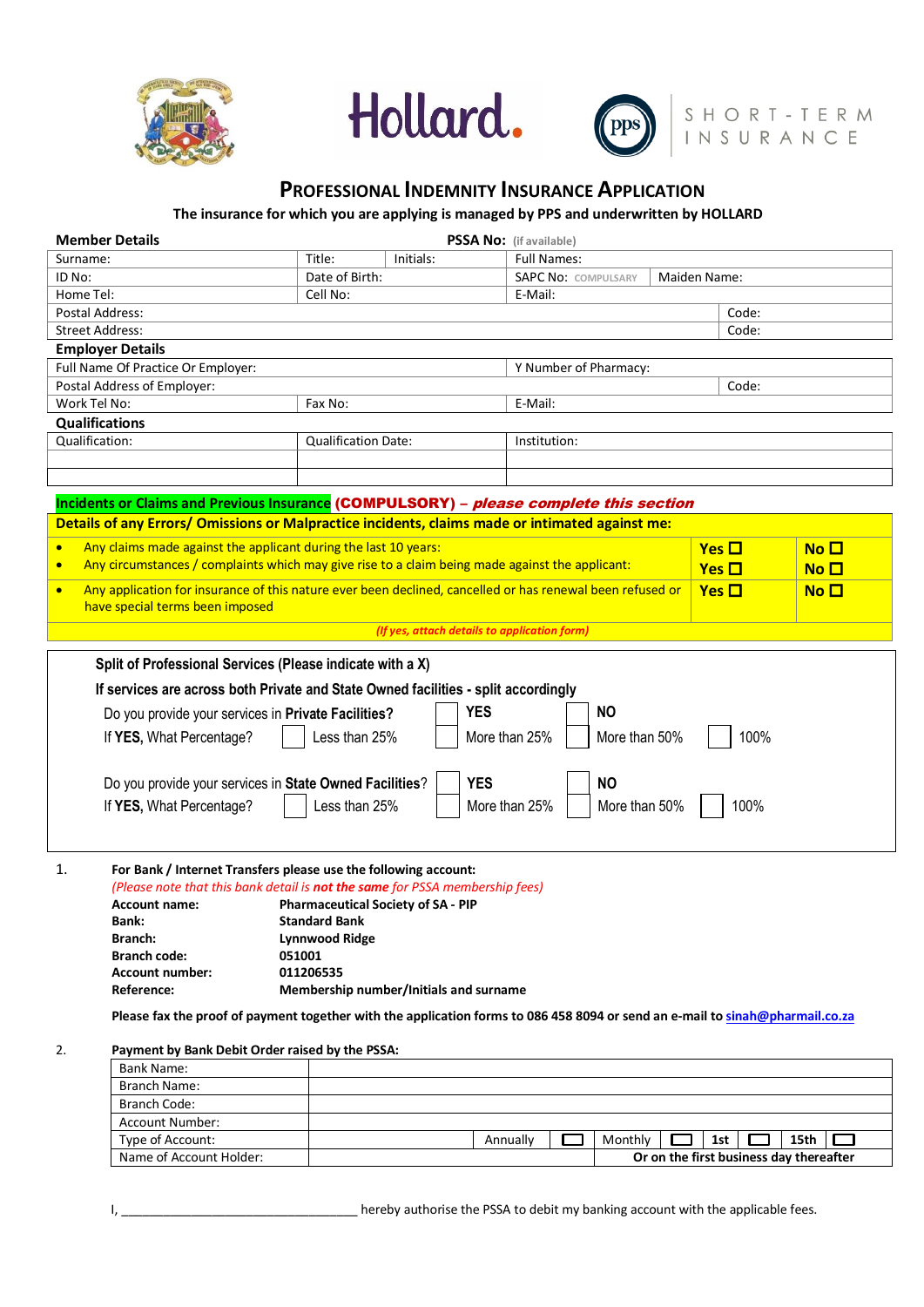I confirm my membership of the Pharmaceutical Society of SA.

I declare and warrant that after enquiry all statements and particulars contained in this proposal and addenda are true and that no information whatever has been withheld which might increase the risk of the Underwriters or influence the acceptance of this Proposal and should the above particulars alter in any way I will advise the Underwriters as soon as possible. I understand that failure to disclose any material facts, which would be likely to influence the acceptance and assessment of the proposal, may result in the Underwriters refusing to provide indemnity or voiding the policy in every respect. I hereby agree and accept that this declaration shall be the basis of the contract between both parties if entered into.

#### **SIGNATURE / AUTHORIZATION DATE**

**Professional Provident Society Insurance Company Limited, Professional Provident Society Marketing Services (Pty) Ltd, and Hollard Insurance Company Limited are Authorised Financial Services Providers**

## ADDITIONAL COVER INCLUDED:

| Extension/s:<br>(Sub Limit of Indemnity - included in Main Limit)                | <b>Sub Limit of Indemnity</b><br>(Included in the main<br>Limit) | <b>Deductible</b> (each & every<br>claim) |
|----------------------------------------------------------------------------------|------------------------------------------------------------------|-------------------------------------------|
| <b>Breach of Confidentiality</b>                                                 | R 250 000,00                                                     | R 2 500.00                                |
| <b>Business Identity Theft</b>                                                   | R 500 000,00                                                     | Nil                                       |
| Defamation                                                                       | R 250 000.00                                                     | R 2 500.00                                |
| Documents                                                                        | R 250 000,00                                                     | R 2 500.00                                |
| <b>HPCSA / Other Statutory Body Costs</b>                                        | R 250 000,00                                                     | R 2 500.00                                |
| Statutory Defence Costs (Sub limited under and applicable to PL Section<br>only) | R 100 000,00                                                     | R 1 000,00                                |
| Wrongful Arrest (Sub limited under and applicable to PL Section only)            | R 100 000,00                                                     | R 1 000.00                                |
| 36 months Run Off Cover (as amended) (Clause 9.6 of Policy wording)              | Included                                                         |                                           |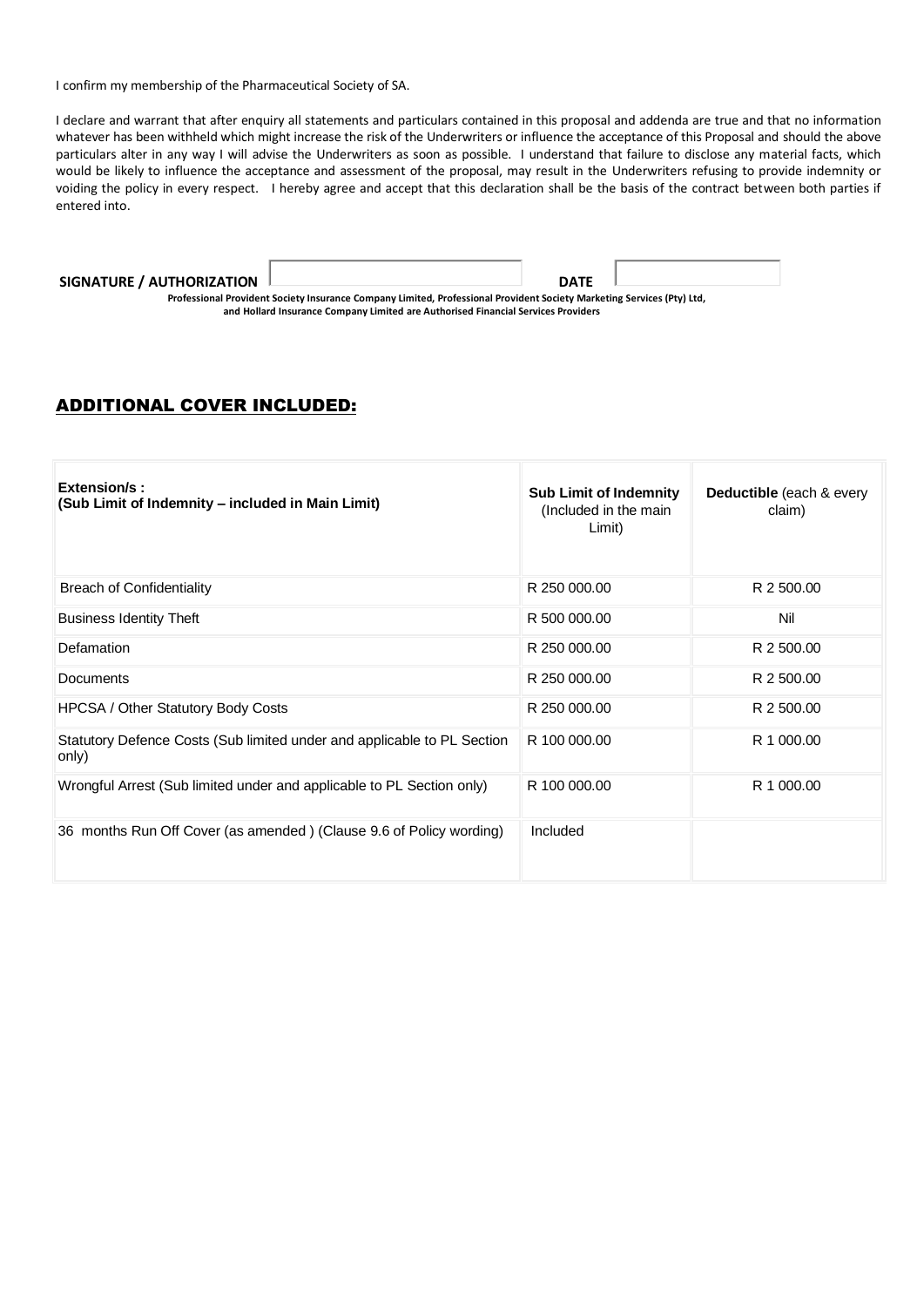#### **RATING TABLE FOR INDIVIDUALS (***Rates effective from 01/04/2020***) MEDICAL MALPRACTICE & PROFESSIONAL INDEMNITY ONLY Please indicate with a** ✓ **which option you choose**

| Category of<br>Practice                                                                                                                                                                                                                                                      | Rates effective 01/04/2020<br>$A - R5$ million |   |                                 | Rates effective 01/04/2020<br>$B - R7.5$ million |                                |   | Rates effective 01/04/2020<br>$C - R10$ million |              |                                | Rates effective 01/04/2020<br>D-R15 million |                                 |              |                                | Rates effective 01/04/2020<br>$E - R20$ million |                                 |  |                                |              |                                 |              |
|------------------------------------------------------------------------------------------------------------------------------------------------------------------------------------------------------------------------------------------------------------------------------|------------------------------------------------|---|---------------------------------|--------------------------------------------------|--------------------------------|---|-------------------------------------------------|--------------|--------------------------------|---------------------------------------------|---------------------------------|--------------|--------------------------------|-------------------------------------------------|---------------------------------|--|--------------------------------|--------------|---------------------------------|--------------|
|                                                                                                                                                                                                                                                                              | Annual<br>Premium<br>Incl. VAT                 | ✓ | Monthly<br>Premium<br>Incl. VAT | $\checkmark$                                     | Annual<br>Premium<br>Incl. VAT | ✓ | Monthly<br>Premium<br>Incl. VAT                 | $\checkmark$ | Annual<br>Premium<br>Incl. VAT | $\checkmark$                                | Monthly<br>Premium<br>Incl. VAT | $\checkmark$ | Annual<br>Premium<br>Incl. VAT | $\checkmark$                                    | Monthly<br>Premium<br>Incl. VAT |  | Annual<br>Premium<br>Incl. VAT | $\checkmark$ | Monthly<br>Premium<br>Incl. VAT | $\checkmark$ |
| Research Pharmacists,<br><b>Clinical Research</b><br>Associates and Clinical<br>Trials dispensing,<br>administration and<br>co-ordination<br>management of<br>Investigational<br>Medicine Products,<br>reviewing and assisting<br>with Protocols as set<br>out in Annexure C | R2,910                                         |   | R242.50                         |                                                  | R3,126                         |   | R260.50                                         |              | R3,444                         |                                             | R287.00                         |              | R4,134                         |                                                 | R344.50                         |  | R4,962                         |              | R413.50                         |              |
| Industrial Management,<br>Group Directors, PCDT<br>PHARM, RESPONSIBLE<br>PHARMACISTS                                                                                                                                                                                         | R2,376                                         |   | R198.00                         |                                                  | R2,556                         |   | R213.00                                         |              | R2,808                         |                                             | R234.00                         |              | R3,378                         |                                                 | R281.50                         |  | R4,050                         |              | R337.50                         |              |
| Retail/Hospital/Industri<br>al Employees, Locums,<br>Pharmacy/Wound care<br>Nurses, Medical<br><b>Scheme Clinical</b><br>Consultants,<br>Wholesaler/Distributor<br>Pharmacists, Quality<br>Assurance Pharmacists,<br><b>Regulatory Affairs</b><br>Pharmacists, Other         | R1,584                                         |   | R132.00                         |                                                  | R1,704                         |   | R142.00                                         |              | R1,872                         |                                             | R156.00                         |              | R2,244                         |                                                 | R187.00                         |  | R2,694                         |              | R224.50                         |              |
| Pharmacy Technicians                                                                                                                                                                                                                                                         | R660                                           |   | R55.00                          |                                                  | R840                           |   | R70.00                                          |              | R918                           |                                             | R76.50                          |              | R1,110                         |                                                 | R92.50                          |  | R1,320                         |              | R110.00                         |              |
| Pharmacist Assistant.<br>Intern, Academic,<br><b>Community Service</b><br>Pharmacist                                                                                                                                                                                         | R504                                           |   | R42.00                          |                                                  | R594                           |   | R49.50                                          |              | R648                           |                                             | R54.00                          |              | R780                           |                                                 | R65.00                          |  | R942                           |              | R78.50                          |              |
| Pharmacy Student,<br><b>Pharmacy Technician</b><br><b>Trainees &amp; Students</b>                                                                                                                                                                                            | R200                                           |   |                                 |                                                  |                                |   |                                                 |              |                                |                                             |                                 |              |                                |                                                 |                                 |  |                                |              |                                 |              |

1. Premiums include VAT at 15%.

2. Premiums include administration fee of 15%.

3. Premiums include commission at a rate of 20% payable to PPS after subtraction of the 15% for PSSA.

4. Excesses are R2,500.00 each and every claim.

5. Hollard/ITOO are to issue master policy.

6. Medical Malpractice for Medical Professions January 2020 wording.

I further understand that, should I not already be a member of the Professional Provident Society (PPS), the acceptance of this option will automatically grant me membership of PPS. As a graduate professional meeting the eligibility requirements of the Society, I am entitled to share in the benefits of the PPS product range, which includes insurance, investments and healthcare products. Following the registration, PPS will provide me with my unique membership number.